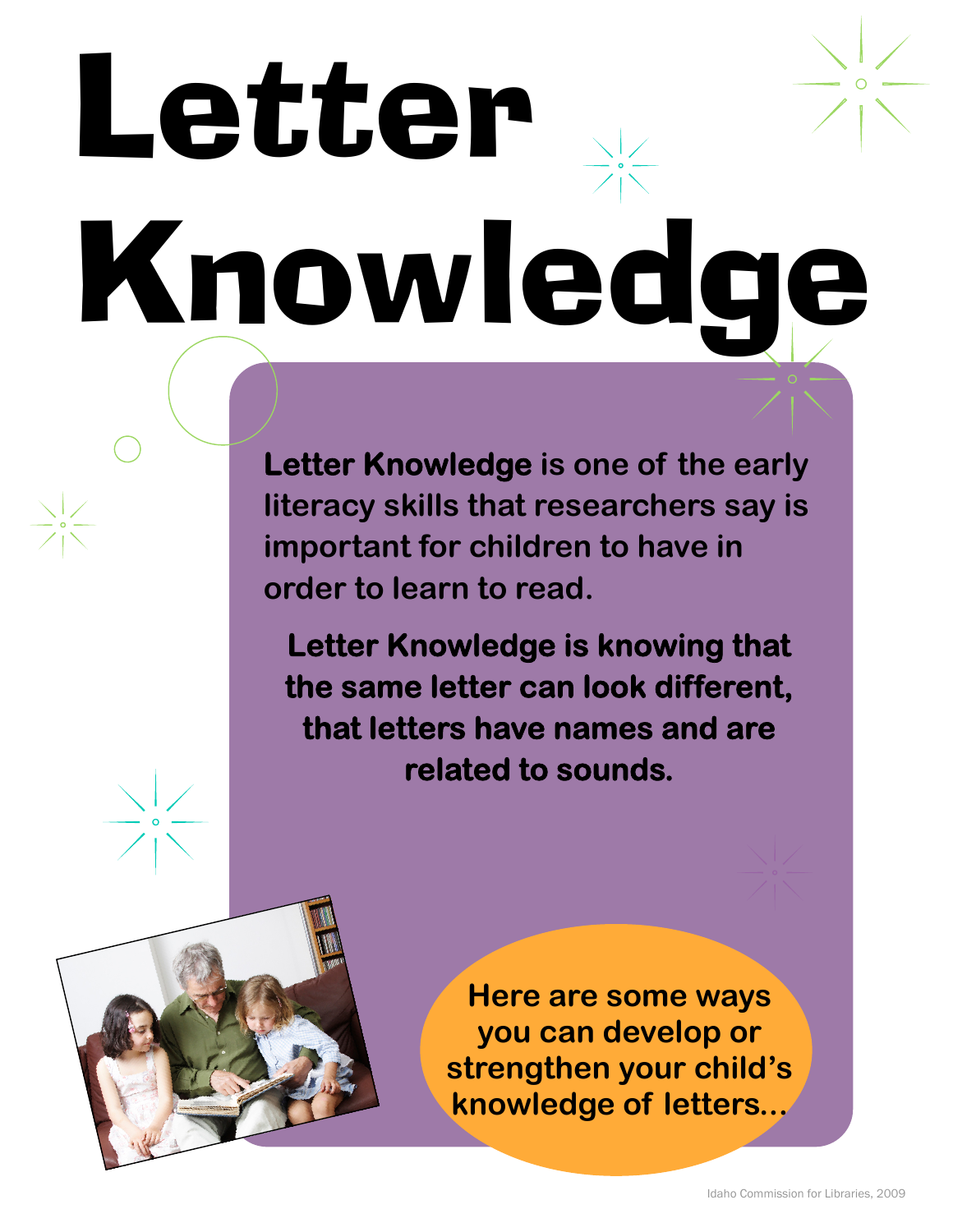## Babies/Toddlers...

### Shapes:

Learning to tell one letter from another involves being able to see the differences in letter shapes. Helping babies and toddlers learn about different shapes and to understand how things are alike and different will help prepare them to learn the alphabet.

Activity: Explore some objects with your baby or toddler. Let him hold the objects as you describe them.

Examples:

HOBAN

- Look at this round, red ball.
- Feel this soft, brown teddy bear.
	- Here is a blue, square block.
		- Let's stack it on top of the yellow block.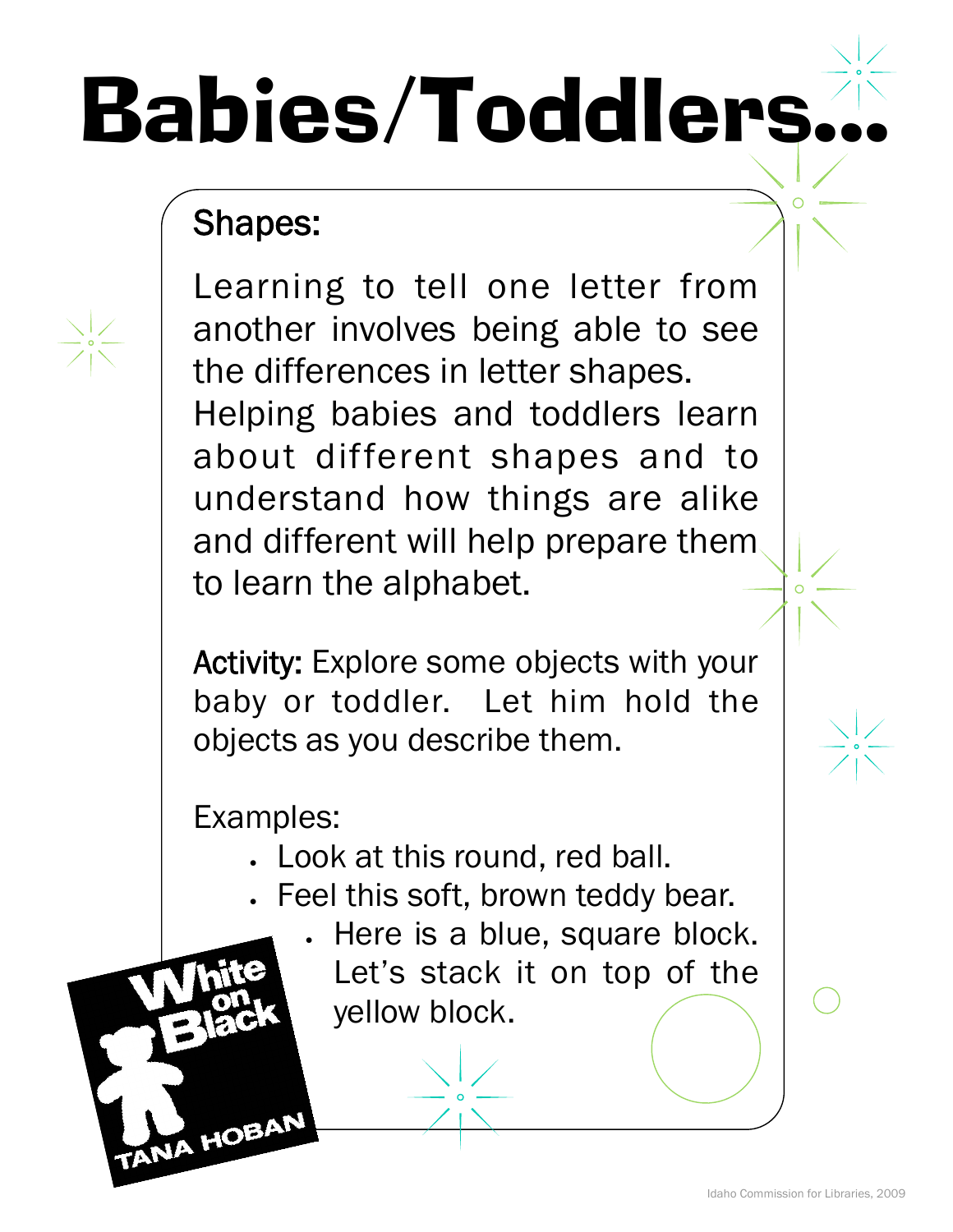### Babies/Toddlers...

### Shapes:

 $\frac{1}{2}$ 

Read books that feature shapes, and talk to your baby or toddler about the things on the pages. Babies and toddlers also like to look at human faces.

Activity: Explore the books provided and talk about the shapes, colors, and sizes.

### Activity: I Spy

My Shapes Mis Forma

Rebecca Emberley

Use the objects provided. Choose three objects and place them side by side. Say, *I spy with my little eye something \_\_\_\_\_\_\_\_\_.* (Choose a color, shape or size) *Can you find it?* 

Examples:

I spy with my little eye...

- ...something red
- ...something round

...something tiny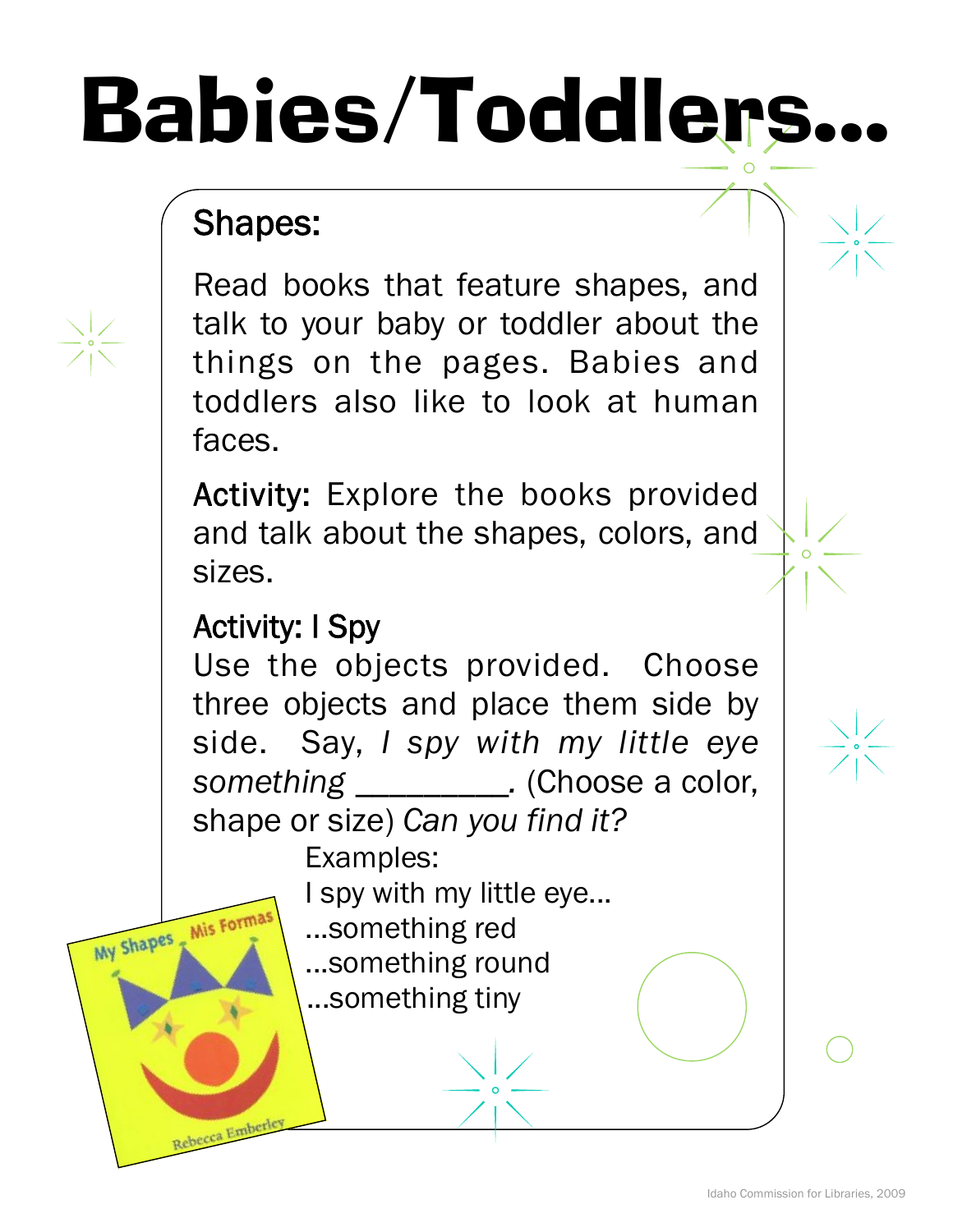## Preschoolers...

### Letter Awareness

One of the best ways to begin teaching your young child about letters is by focusing on the letters in his or her name.

Activity: Write your child's name on a piece of paper and let her decorate it with the materials provided. Help your child identify the letters.

### Activity: I Spy

*\_\_\_\_\_!* 

Choose a book from those provided. Tell your child that you'll be looking for the letter of his first name in the book. When one of you finds it on a page, say, *I spy with my little eye, the letter* 

> If your child can already identify her letter, play the game with the sound of the letter instead. Hannah's name: *I spy with my little eye something that begins with /h/* (hammer).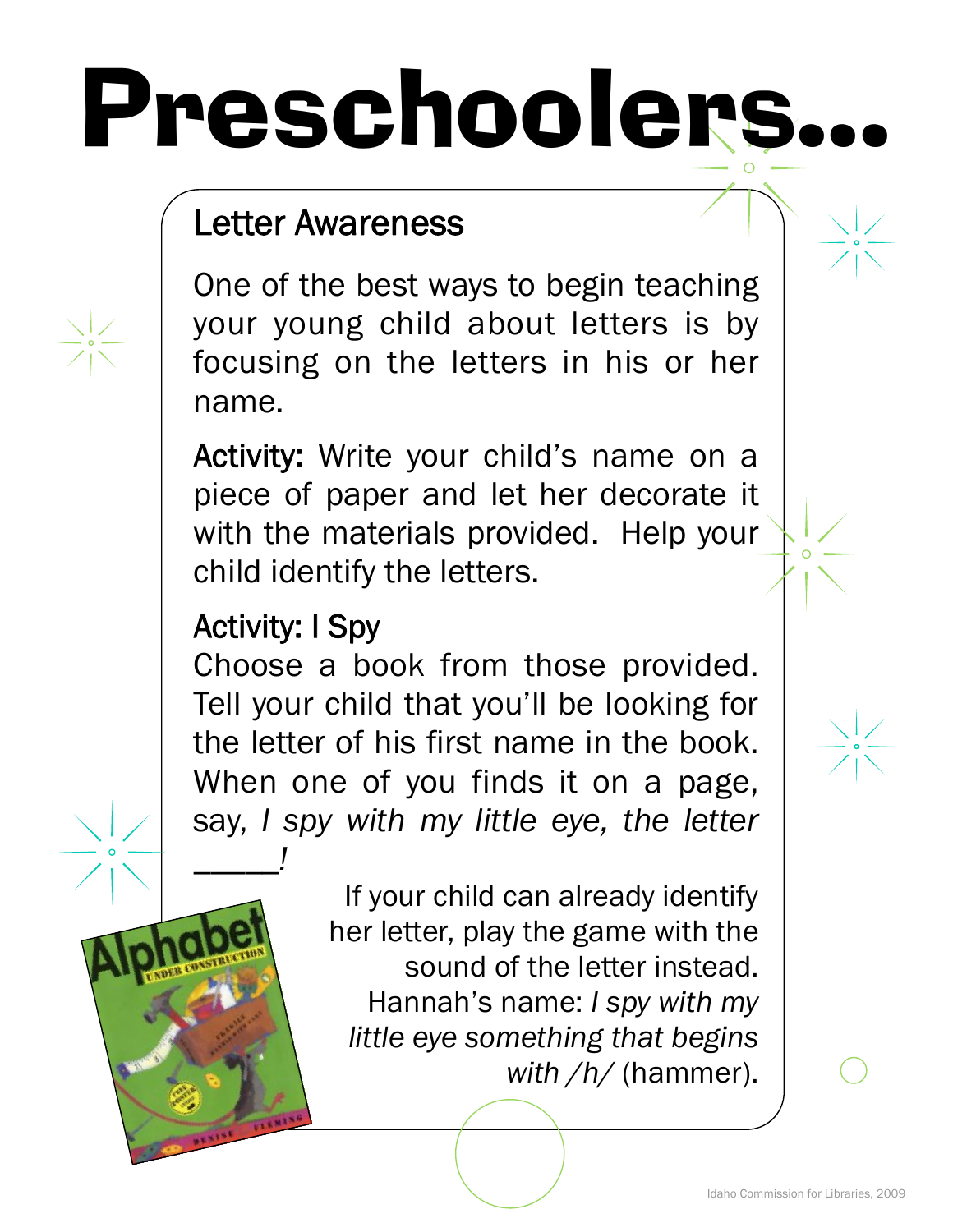## Preschoolers.

### Letter Awareness

To help your child become familiar with the shape of letters and practice forming them on his own, try these activities…

#### Activity: Clay letters

1. Print the letters of your child's name on the paper, making them at least 6 inches tall (for younger children, try just the first letter).

2. Roll lumps of clay or dough into long, thin strips.

3. Help your child form the strips over the letters. At first, your child can make the letter directly on the written model. He or she can progress to forming the strips below the written letter, using it as a guide.

#### Activity: Magnetic letters

- 1. Help your child find the letters of her name, then spell it out.
	- 2. Mix up the letters and see if she can put them back in order again.

Older children can look for the letters of their names when they are mixed in with a few other letters.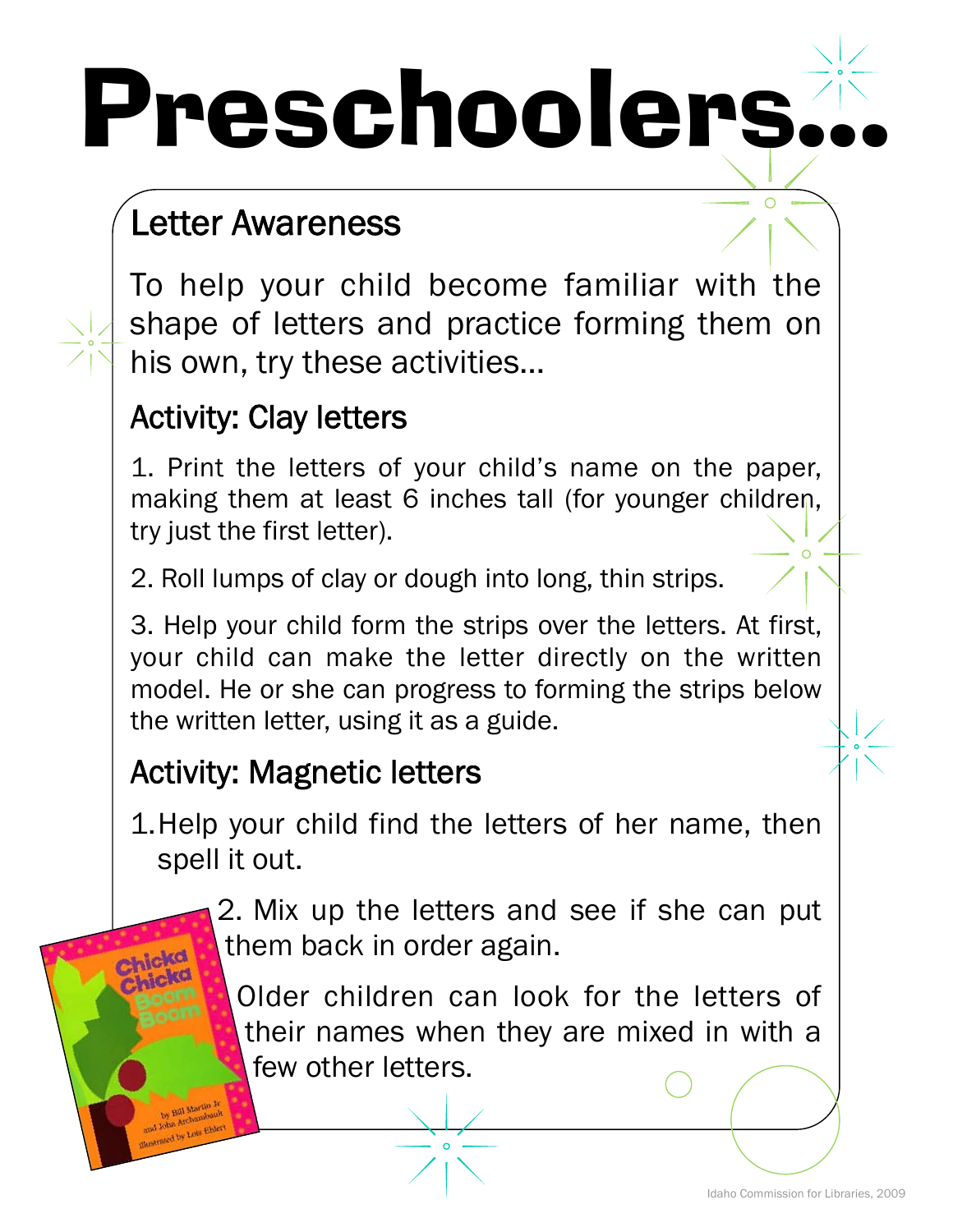## School-Age

### Letter Awareness

Because we use so many different types of print, it can be challenging for children to identify letters.

Activity: Letter Round-up

Use the letter cards provided. Mix them up and ask your child to find all the letter A's, then G's, Q's, T's and W's.

### Activity: I Spy/I Hear

 *With a book:* Choose a letter. Identify the sound it makes. Look for objects that begin with that letter/sound in the alphabet books provided.

*Out and about:* Choose a letter. Identify

the sound it makes. Look around the room and find something that begins with the same sound.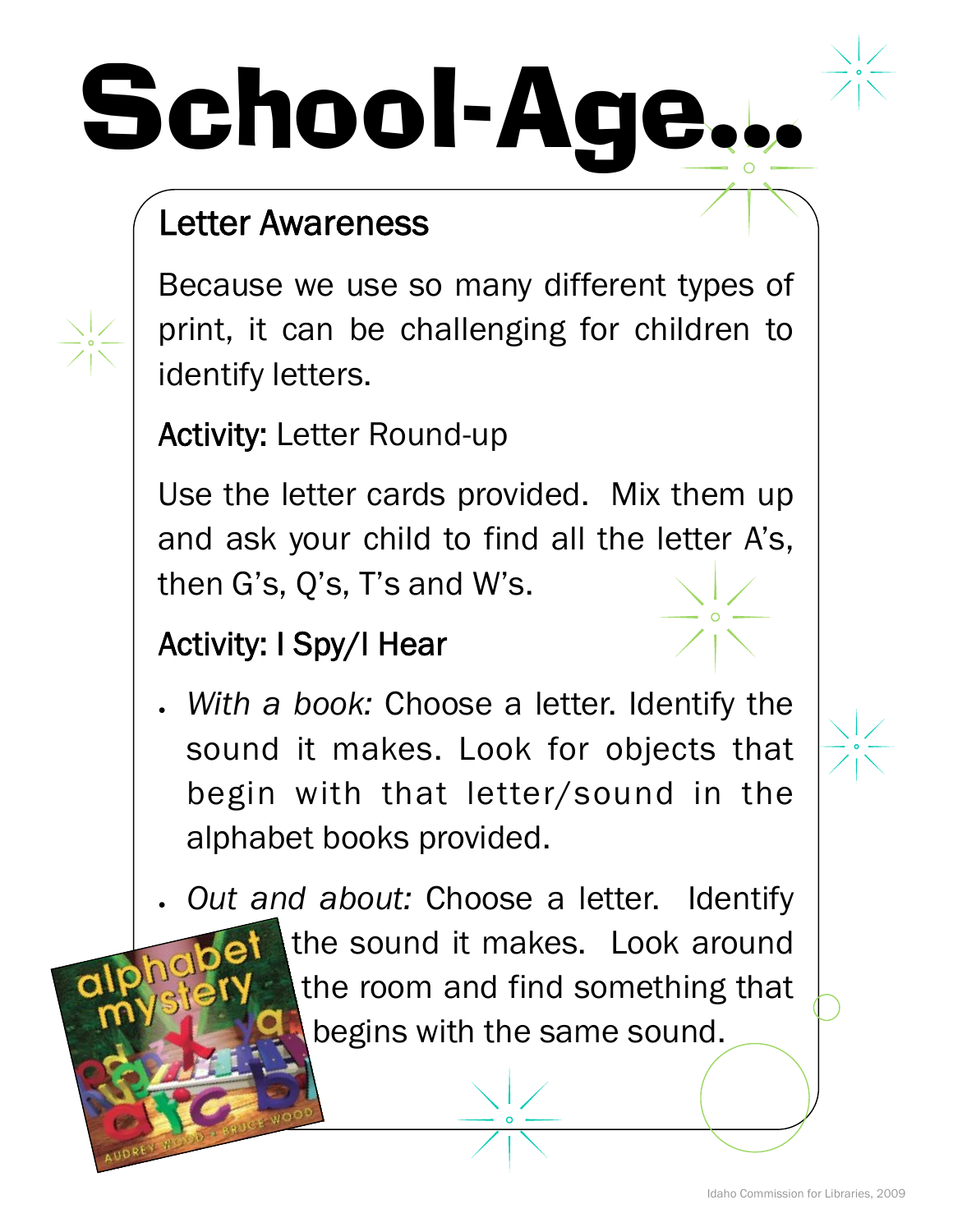### Center Instructions...

- Choose a variety of alphabet books to set out. Choose a variety of board books that include shapes, concepts or baby faces.
- Set out a variety of objects for babies/toddlers to explore shape, color, size, and texture. Know that babies will want to put them in their mouths, so have backups to exchange for those that get "germed."
- Provide different kinds of paper for the name center, along with craft supplies with which to decorate.
- Provide Model Magic or play dough. Be sure it is non-toxic.
- Provide magnetic letters. *Optional: provide a cookie sheet on which the letters will stick.*
- Cut apart the attached letter cards and put them in a large envelope or basket.

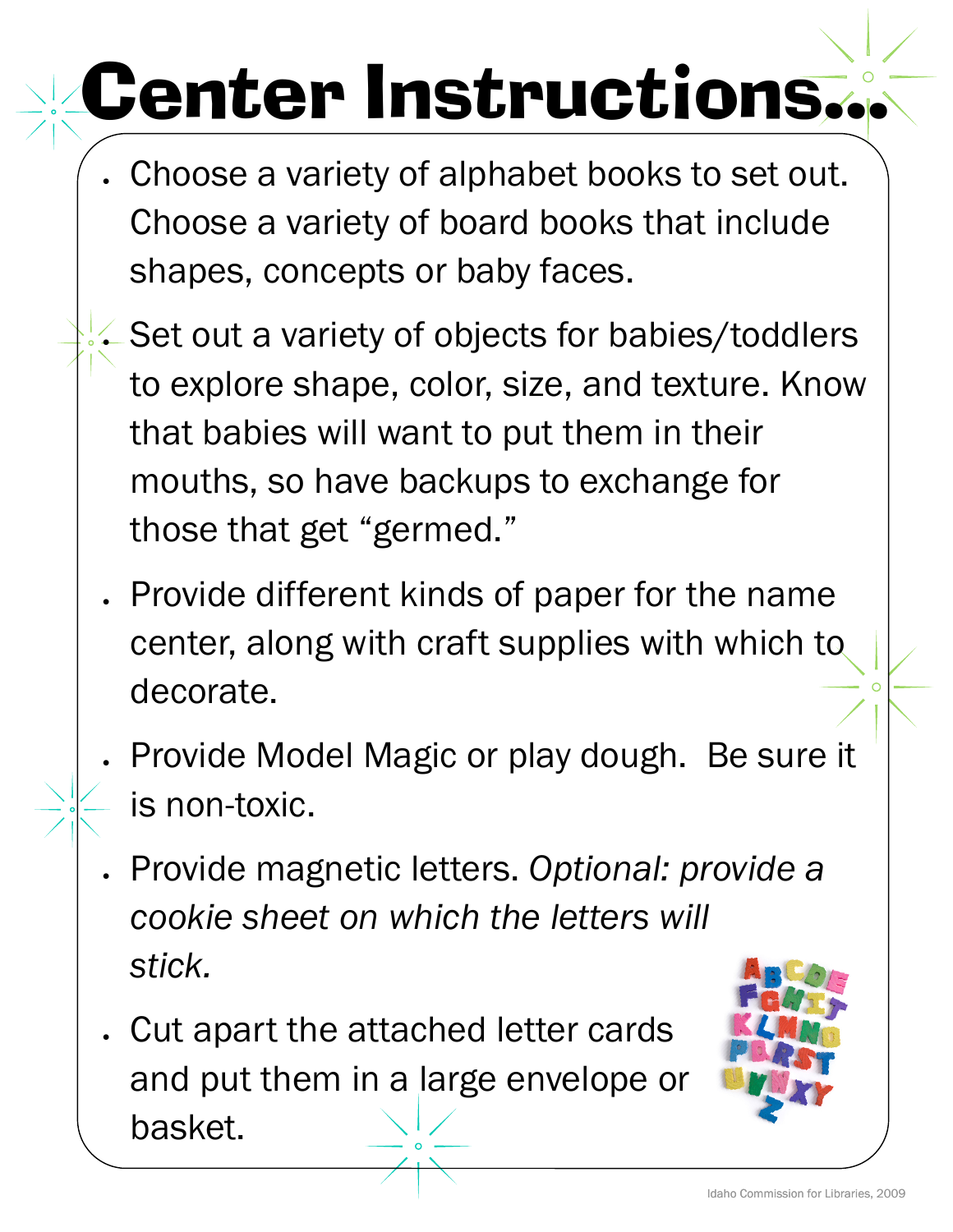